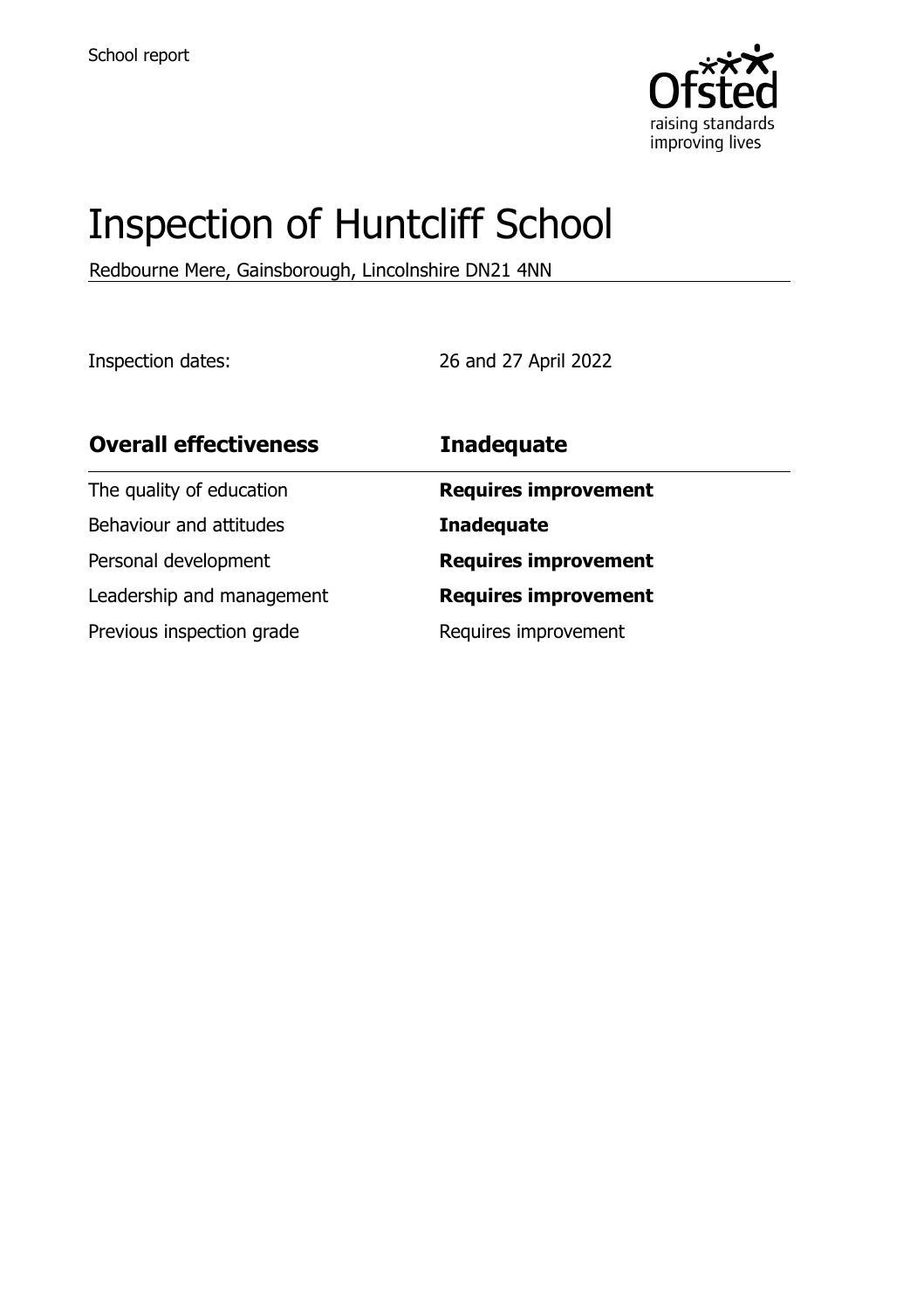

## **What is it like to attend this school?**

A common thread from parents, carers, pupils and staff is that behaviour is poor at Huntcliff School. Inspectors found a deep-rooted culture of bad attitudes to learning in some pupils that is not tackled effectively. The headteacher, who took up post in September 2021, has brought about some positive changes in pupils' behaviour. It was made clear to inspectors that pupils believe in the headteacher. Taking account of the changes already made, inspectors agree with pupils that the headteacher is making the school a better place to learn in.

The new behaviour policy is one of many changes introduced. It is clear pupils and staff are frustrated that the policy is applied inconsistently. Pupils behave better in lessons than they do at less-structured times of the school day. Pupils' movement around school can be challenging and intimidating. Some pupils create pinch points through their pushing and use of foul language.

Bullying is an issue at Huntcliff School. Some staff support pupils who are bullied well. Others do not. However, pupils feel the consistency of the help they receive from staff is improving. Inspectors agree.

Leaders have adjusted the curriculum to give pupils, in all year groups, a broad and balanced offer. The wider development of pupils is supported by the school's 'life' curriculum. The life curriculum is focused on personal development and religious education.

Pupils who are part of the school council are keen to share their efforts to make a positive difference in the school and community. Their charity work and engagement with local primary schools makes them glow with pride.

#### **What does the school do well and what does it need to do better?**

Although leaders have introduced revised curriculum plans across all subjects, there is some variation in the way in which the agreed content is delivered. This is having a detrimental impact on the consistency of quality across the curriculum. In English, for example, the curriculum is planned and taught by staff who understand how knowledge builds over time. In those subjects which are not as well developed, the end points that pupils should reach are too vague, teachers' subject knowledge is underdeveloped and gaps in pupils' understanding are evident.

The school has some common elements to teaching and learning across subjects, such as 'connect' and 'demonstrate'. When used well, these aspects allow pupils to draw on work done previously. For example, when throwing a javelin in physical education, pupils used their prior knowledge of how to grip, and the best angle of release, confidently. Assessment is used by staff in different ways. Some staff use assessment to inform learning activities well. For example, in mathematics, teachers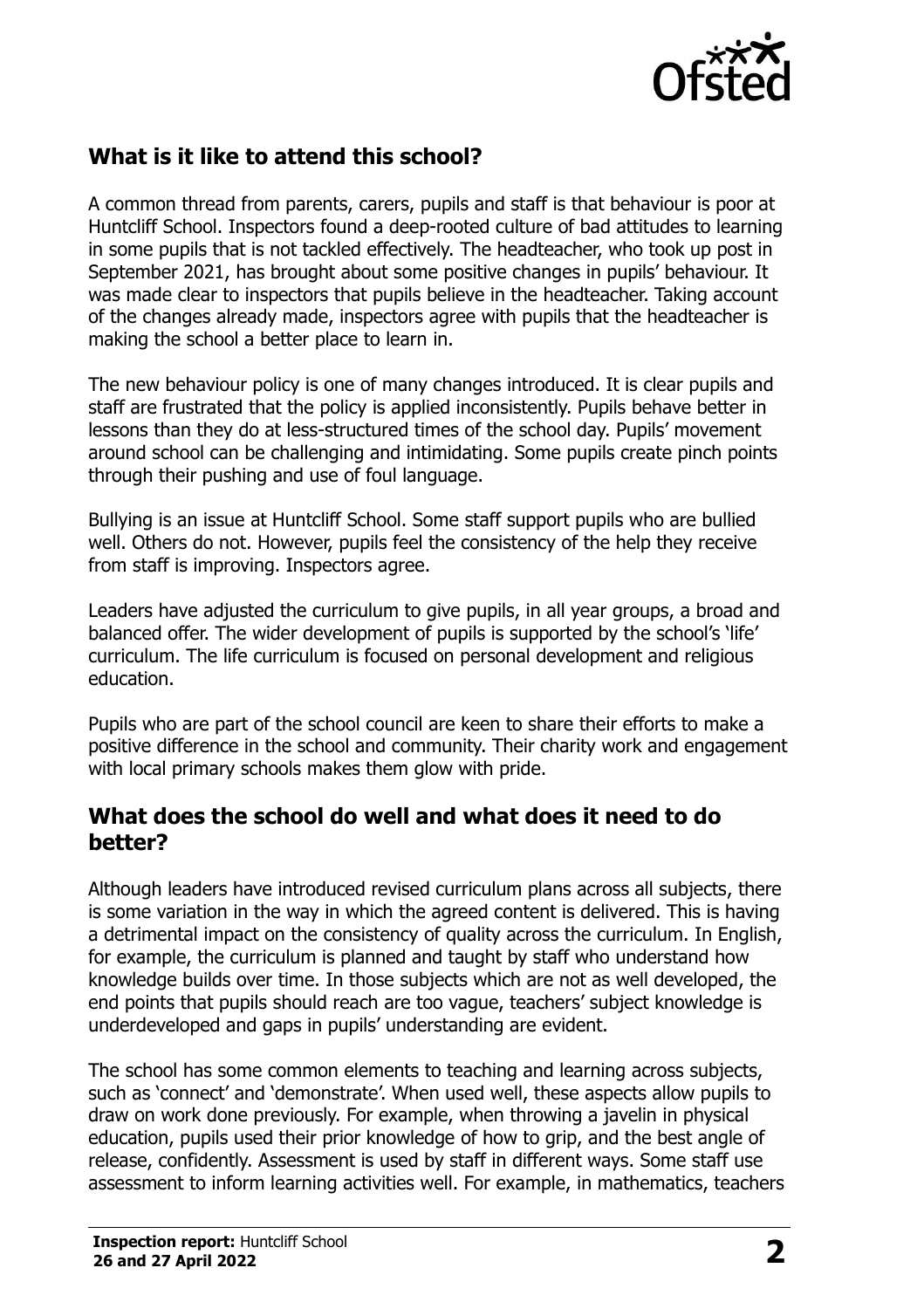

ask incisive questions to check pupils' understanding before revisiting content. Teachers do not use assessment consistently well.

Leaders are developing pupils' reading across the school. Pupils are given specific reading time in lessons. Pupils who need additional input, especially those in Years 7 and 8, are identified quickly. They are offered bespoke support.

Leaders have recently made changes to the school's provision for personal development. The new curriculum is at an early stage of implementation. It has been well received by staff and pupils. Personal development is delivered in assemblies, during school visits, by visitors and in form tutor time. Tutors provide pupils with a point of contact daily. Leaders agree with inspectors that there is further work to do to ensure all subject areas support the new personal development offer.

Pupils have access to a variety of options when they leave Year 11. Leaders ensure pupils make well-informed decisions about their next steps in education, employment or training. Pupils appreciate the wide range of visiting speakers and the wider careers support the school offers them. The vast majority of pupils go on to further education or the workplace when they leave school. The school meets the requirements of the Baker Clause.

The special educational needs coordinator ensures pupils with special educational needs and/or disabilities (SEND) are given the bespoke help and care they need in different subjects. Pupils' information, that includes strategies to address the barriers they face, is shared with staff. Most staff use this information to guide classroom activities and resource choices well. Those staff who do not use information about pupils with SEND effectively, are held to account robustly.

Behaviour has improved since the arrival of the new headteacher. However, pupils' poor behaviour is still having a significant and negative impact on the atmosphere for learning in the school. Disruptive behaviour is an unwelcome distraction for staff and pupils. Staff do not apply the new behaviour policy with consistency. The support that staff receive to address pupils' poor behaviour from senior leaders is too variable.

School improvement is supported by senior leaders and a part-time additional member of staff from a local secondary school. The trustees and headteacher are outward looking. The headteacher encourages staff to connect with other schools and national training providers. Staff welcome this initiative. Leaders take time to reflect on the work of the school, evaluate the progress that has been made and identify the actions necessary to create sustained improvement.

Trustees and the headteacher are tackling areas of poor practice but progress is slow. They are united in their ambition to make a difference to the lives of the pupils who attend the school. The headteacher is aware of the importance of staff wellbeing. She has taken action to reduce the workload of staff. The headteacher has introduced initiatives which make staff feel appreciated. The importance of having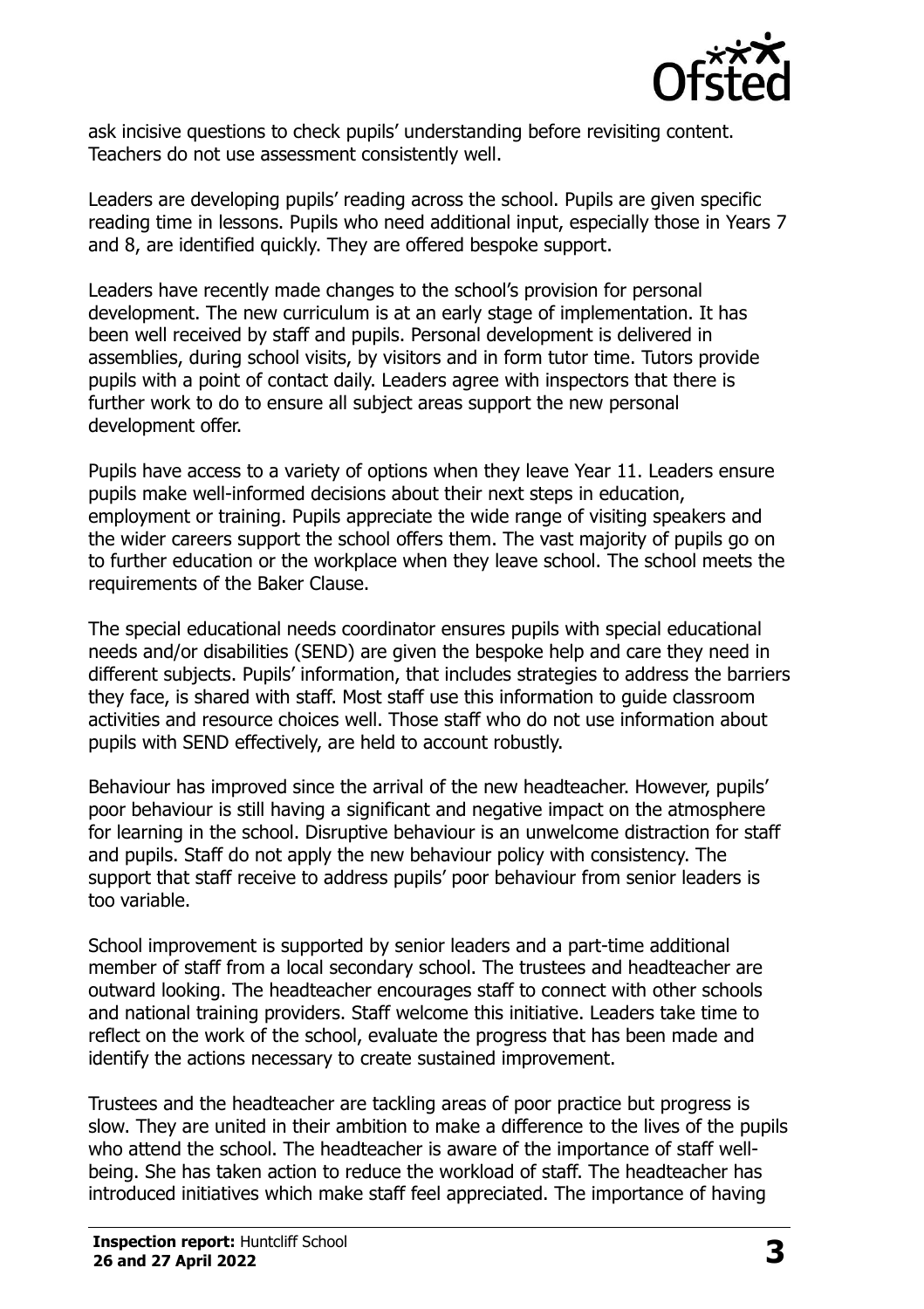

sufficient capacity to deliver the planned changes is something the headteacher and trustees are working to reconcile. Some leaders are close to being overburdened with their workload.

# **Safeguarding**

The arrangements for safeguarding are effective.

Staff receive regular training and information on safeguarding. They know how to act and who to speak to if they have a concern about a pupil.

The designated safeguarding leader (DSL) provides regular updates and refresher activities with all staff to ensure their safeguarding knowledge is current. The DSL has implemented weekly meetings with pastoral staff which focus on sharing information and the identification of pupils who need support.

Leaders ensure all staff are subject to the appropriate employment checks. Leaders are trained in safer recruitment. Governors provide diligent oversight of safeguarding policies and procedures, including the safe recruitment of staff.

Leaders work with a variety of external agencies to meet the needs of pupils.

## **What does the school need to do to improve?**

#### **(Information for the school and appropriate authority)**

- Staff do not implement the school's behaviour policy consistently. Pupils do not behave well as a matter of course. Their learning is suffering. As a matter of urgency, leaders should ensure that pupils' behaviour improves significantly and that all staff implement the agreed behaviour policy at all times of the school day.
- There is too much variation in the implementation of curriculum plans. Pupils do not acquire the necessary knowledge in all subjects. Leaders need to ensure the curriculum is well planned and implemented across all subjects.
- Senior leaders do not have the capacity to implement the improvement strategies identified in the school's improvement plans. Some leaders are close to being overwhelmed with the task they face. Trustees must ensure there is sufficient leadership capacity in the school to bring about the necessary changes rapidly.

## **How can I feed back my views?**

You can use [Ofsted Parent View](http://parentview.ofsted.gov.uk/) to give Ofsted your opinion on your child's school, or to find out what other parents and carers think. We use information from Ofsted Parent View when deciding which schools to inspect, when to inspect them and as part of their inspection.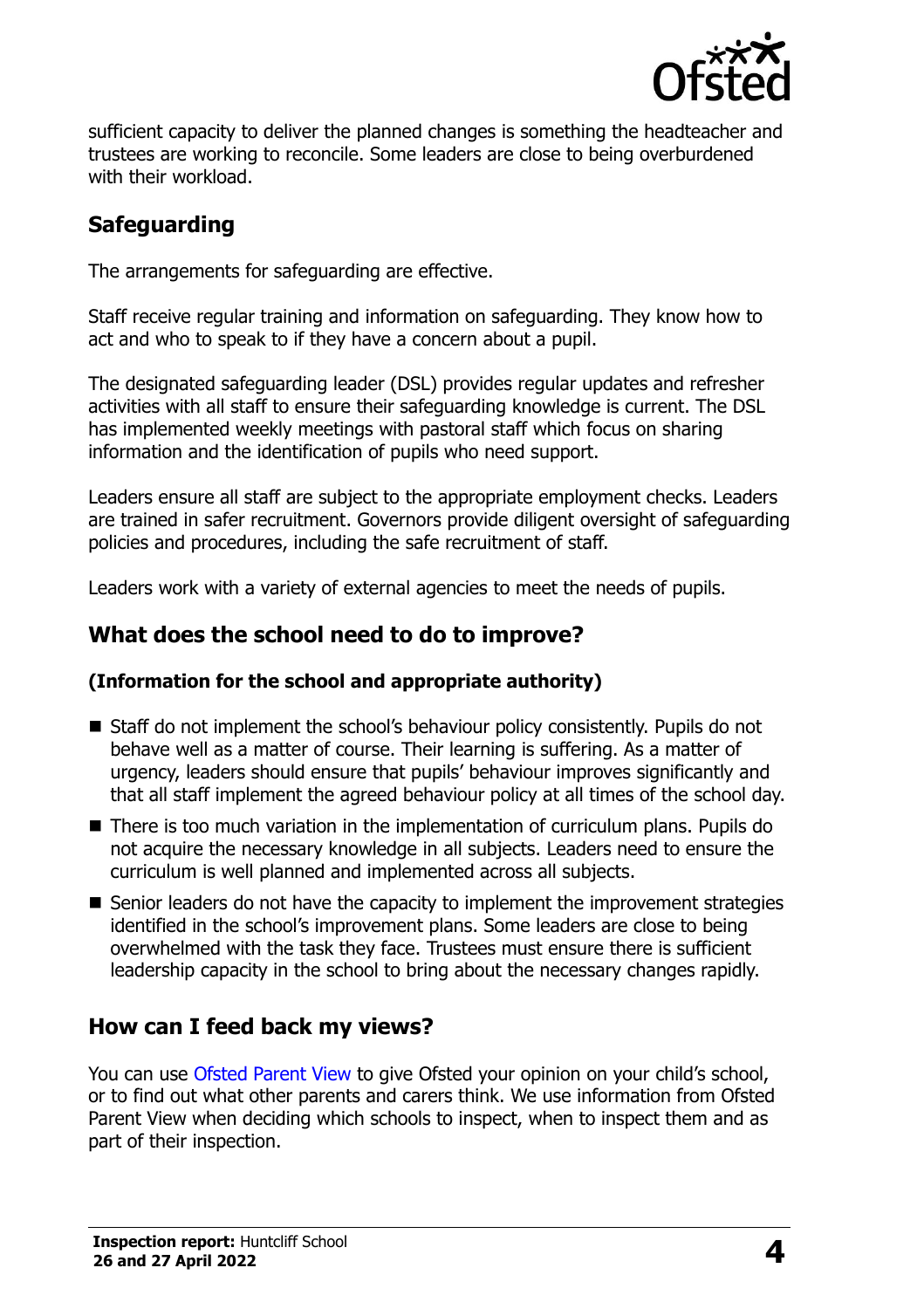

The Department for Education has further quidance on how to complain about a school.

If you are the school and you are not happy with the inspection or the report, you can [complain to Ofsted.](http://www.gov.uk/complain-ofsted-report)

## **Further information**

You can search for [published performance information](http://www.compare-school-performance.service.gov.uk/) about the school.

In the report, '[disadvantaged pupils](http://www.gov.uk/guidance/pupil-premium-information-for-schools-and-alternative-provision-settings)' refers to those pupils who attract government pupil premium funding: pupils claiming free school meals at any point in the last six years and pupils in care or who left care through adoption or another formal route.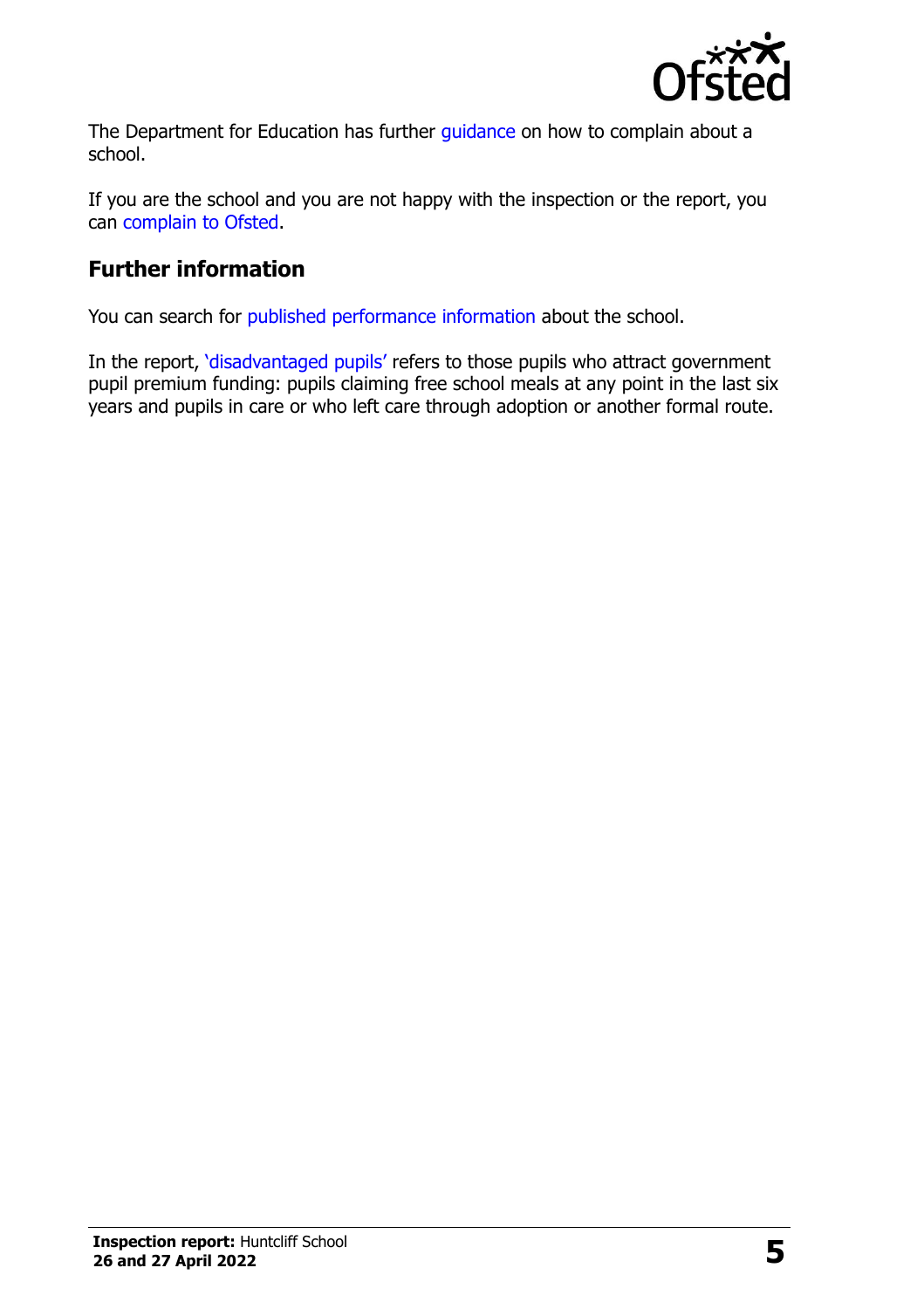

## **School details**

| Unique reference number             | 137832                                                                |  |
|-------------------------------------|-----------------------------------------------------------------------|--|
| <b>Local authority</b>              | North Lincolnshire                                                    |  |
| <b>Inspection number</b>            | 10232853                                                              |  |
| <b>Type of school</b>               | Secondary                                                             |  |
| <b>School category</b>              | Academy converter                                                     |  |
| Age range of pupils                 | 11 to 16                                                              |  |
| <b>Gender of pupils</b>             | Mixed                                                                 |  |
| Number of pupils on the school roll | 570                                                                   |  |
| <b>Appropriate authority</b>        | Board of trustees                                                     |  |
| <b>Chair of trust</b>               | Rachel Whipps                                                         |  |
| <b>Headteacher</b>                  | Nadia Bibby                                                           |  |
| Website                             | www.huntcliff.n-lincs.sch.uk                                          |  |
| Date of previous inspection         | 12 and 13 February 2019, under section<br>5 of the Education Act 2005 |  |

## **Information about this school**

- Huntcliff School is a standalone academy.
- This school is smaller than an average-size secondary school.
- The headteacher joined the school in September 2021.
- The school makes use of nine alternative providers.

# **Information about this inspection**

The inspectors carried out this inspection under section 5 of the Education Act 2005.

In accordance with section 44 (2) of the education Act 2005, Her Majesty's Chief Inspector is of the opinion that this school requires significant improvement, because it is performing significantly less well than it might in all the circumstances reasonably be expected to perform.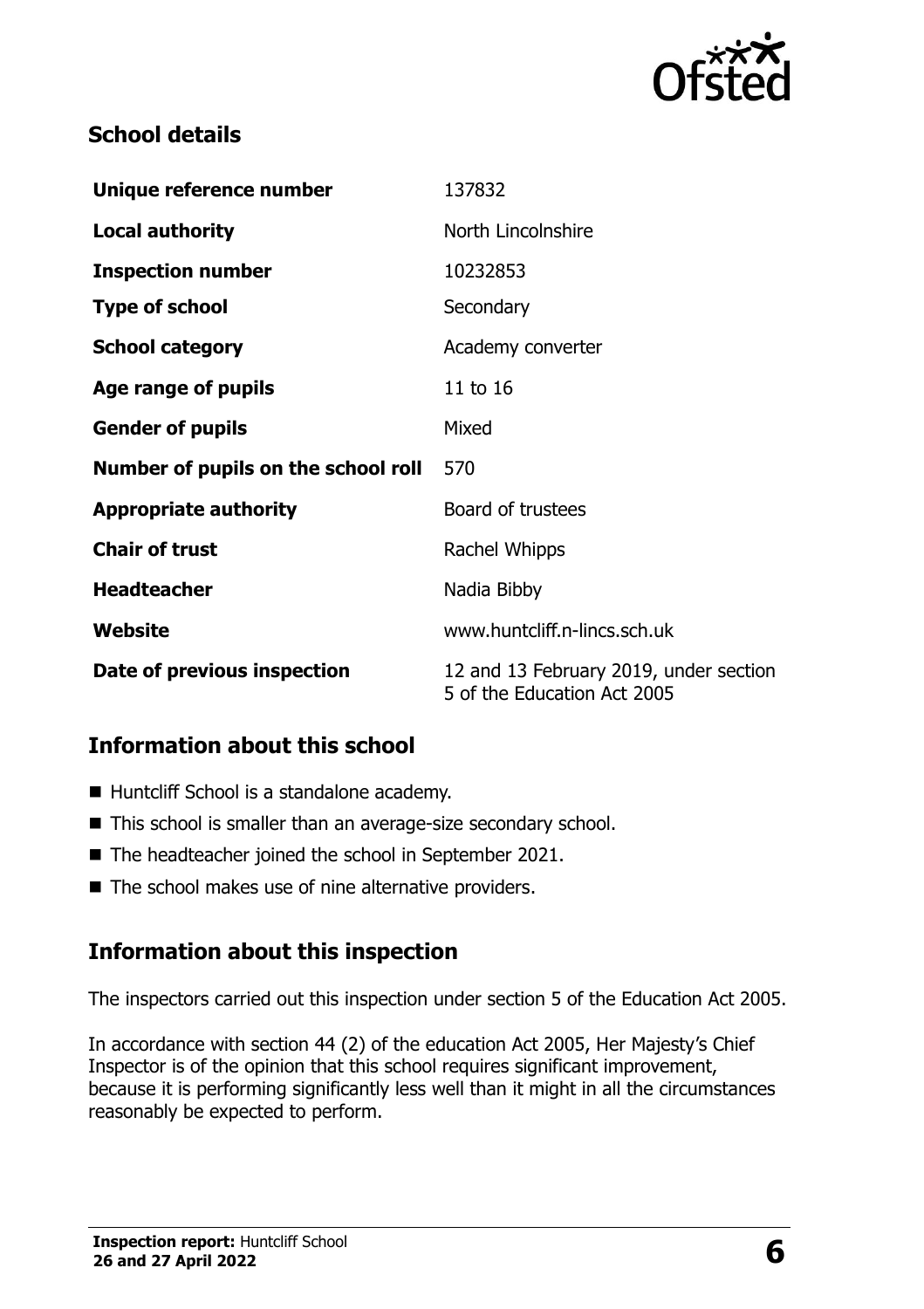

- This was the first routine inspection the school received since the COVID-19 pandemic began. Inspectors discussed the impact of the pandemic with the school leaders and have taken that into account in their evaluation.
- Inspectors met with the headteacher and senior leaders. They also met with the chair of trustees.
- The lead inspector met with representatives from the local authority who have supported the school.
- Inspectors carried out deep dives in English, mathematics, history and physical education. These involved meeting with subject leaders, visiting lessons, looking at pupils' work and talking to pupils and staff. Other subjects were also considered through meetings with subject leaders.
- Information regarding pupils' attendance and behaviour was scrutinised.
- Inspectors met with the designated safeguarding lead to discuss the arrangements in place to safeguard all members of the school community. Inspectors scrutinised checks leaders make on the suitability of staff, and other safeguarding records.
- The inspection team spoke to staff about behaviour and their workload in the school. The responses to Ofsted's surveys for pupils, staff and parents were also considered.

#### **Inspection team**

| Richard Jones, lead inspector | Her Majesty's Inspector |
|-------------------------------|-------------------------|
| <b>Chris Fletcher</b>         | <b>Ofsted Inspector</b> |
| Michelle Farr                 | Ofsted Inspector        |
| Matthew Vellensworth          | Her Majesty's Inspector |